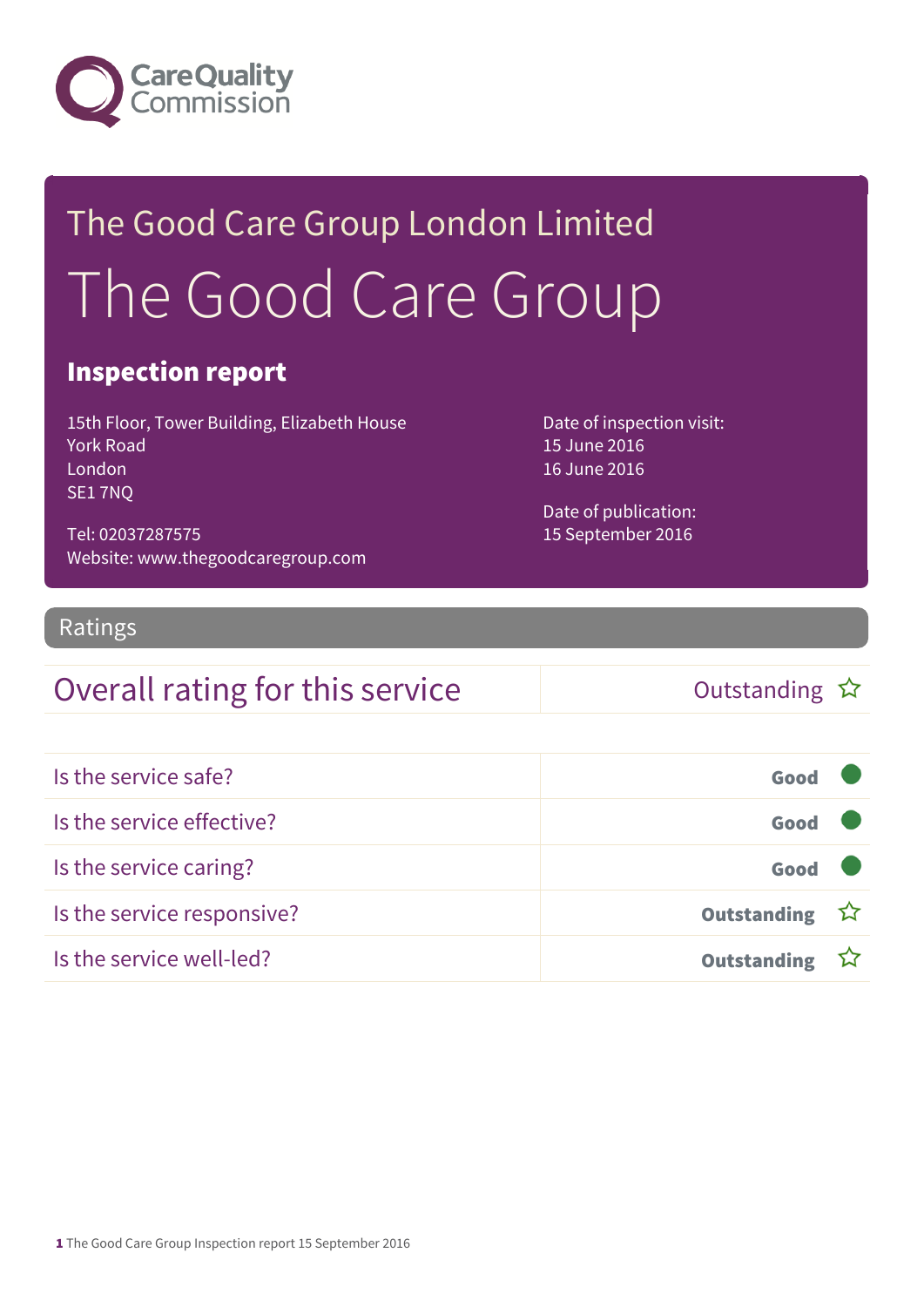### Summary of findings

#### Overall summary

This inspection took place on 15 and 16 June 2016 and was announced.

The Good Care Group is registered as a domiciliary care agency providing live-in homecare to people. At the time of this inspection the service was providing care and support to 215 people nationally. The service had a registered manager. A registered manager is a person who has registered with the Care Quality Commission to manage the service. Like registered providers, they are 'registered persons'. Registered persons have legal responsibility for meeting the requirements in the Health and Social Care Act 2008 and associated Regulations about how the service is run.

People receiving a service were safe because staff were trained to identify signs of abuse and knew what actions to take if they suspected it. People were protected from the risks of preventable harm as a result of the provider's robust risk assessment and risk management procedures. Staff were recruited safely with extensive checks undertaken to ensure their suitability to work with people. Staff supported people to take medicines safely and record medicines administration appropriately.

People received support from staff who were trained by experts. Staff undertook specialised training to meet the needs of people living with dementia and Parkinson's and who had experienced strokes. People's consent was obtained before care was given and people received care in accordance with mental capacity legislation. The provider was highly effective in liaising with healthcare professionals and following best practice in meeting people's needs. People were supported to maintain nutritious diets and received the support they required to eat and drink safely.

Staff supporting people were described as caring and compassionate. People who were at the end of their lives received high quality care that enabled them to live at home with dignity, without pain and in accordance with their wishes. People were treated with respect and their privacy and choices were respected.

The provider was exceptional in its responsiveness to people's changing needs and prevented unnecessary hospital admissions through its flexible service delivery. The provider actively sought feedback from people and responded to it enthusiastically and creatively. People's needs were regularly assessed and people were at the centre of their care plans. People engaged in a wide range of activities of their choosing.

The provider demonstrated excellence in leadership. Staff felt committed to the provider's vision and values and involved in how the service developed and improved. Evidenced based practices were promoted and examples of the best staff practices were celebrated. The leadership team was proactive in its response to trends revealed by its detailed analysis of incidents. The provider worked closely in partnership with a range of providers and agencies and engaged extensively in raising dementia awareness beyond the health and social care sector.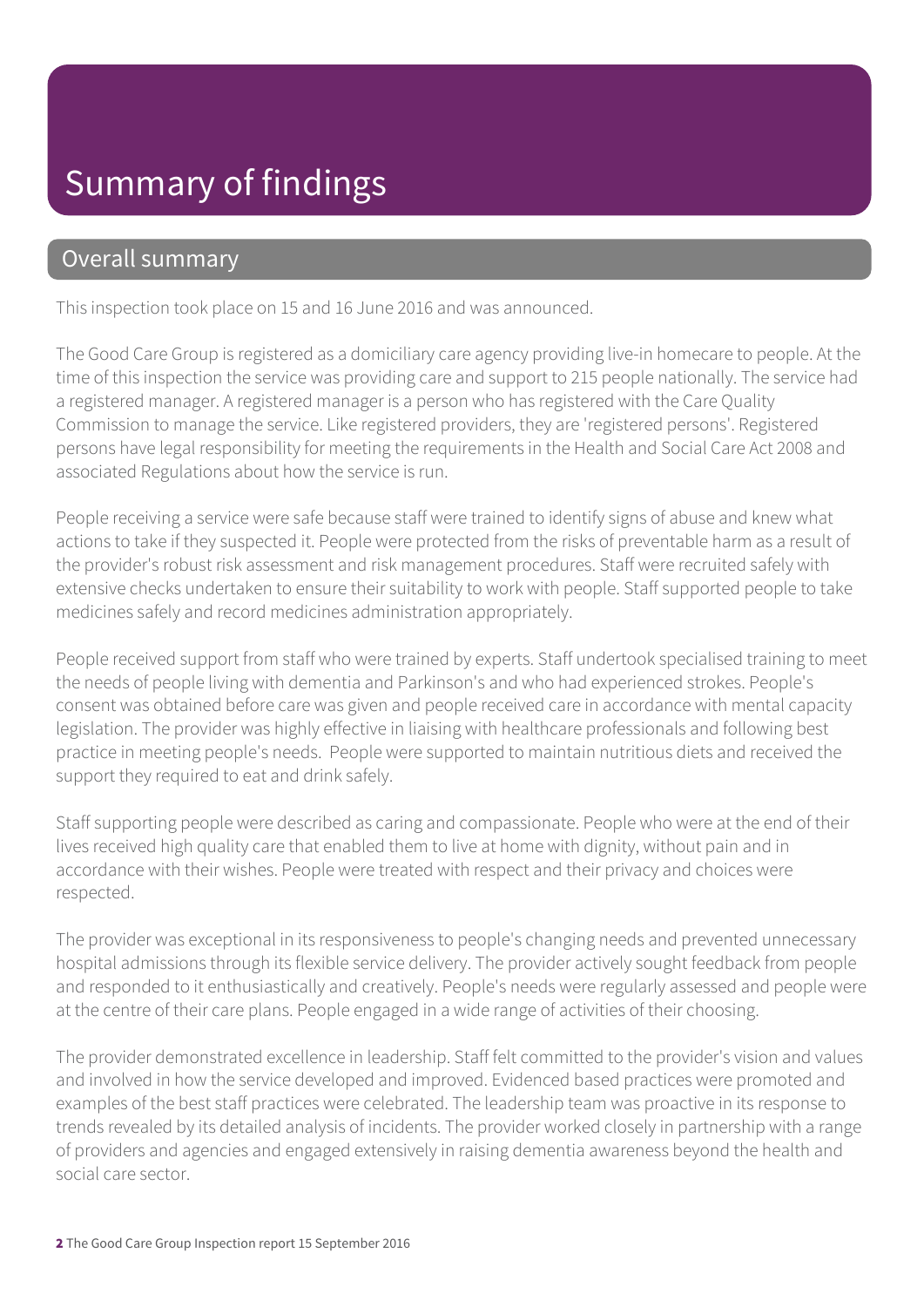#### The five questions we ask about services and what we found

We always ask the following five questions of services.

#### Is the service safe? Good The service was safe. Staff reduced and managed people's risks of avoidable harm. Staff were trained and confident about identifying signs of abuse and knew what action to take to keep people safe. People were supported by staff who were recruited using safe vetting and assessing procedures. People were supported to take their medicines safely.  $\square$ Is the service effective?  $\blacksquare$ The service was effective. Expertise and evidence based best practices informed the provider's delivery of dementia care. Staff received regular in-depth training and were supported by their managers. Staff were supervised and appraised to ensure high performance. People's consent was sought and their rights under legislation were upheld. Staff routinely engaged and liaised with a range of professionals to meet people's health needs. People were supported to eat healthy balanced diets and risks associated with eating were assessed in detail and managed. Is the service caring? Good Carriers and the service carriers of the service care of the service care of the service of the service care of the service care of the service care of the service care of the service care of th The service was caring. People were supported to maintain their independence and chose the staff that supported them. People's privacy was respected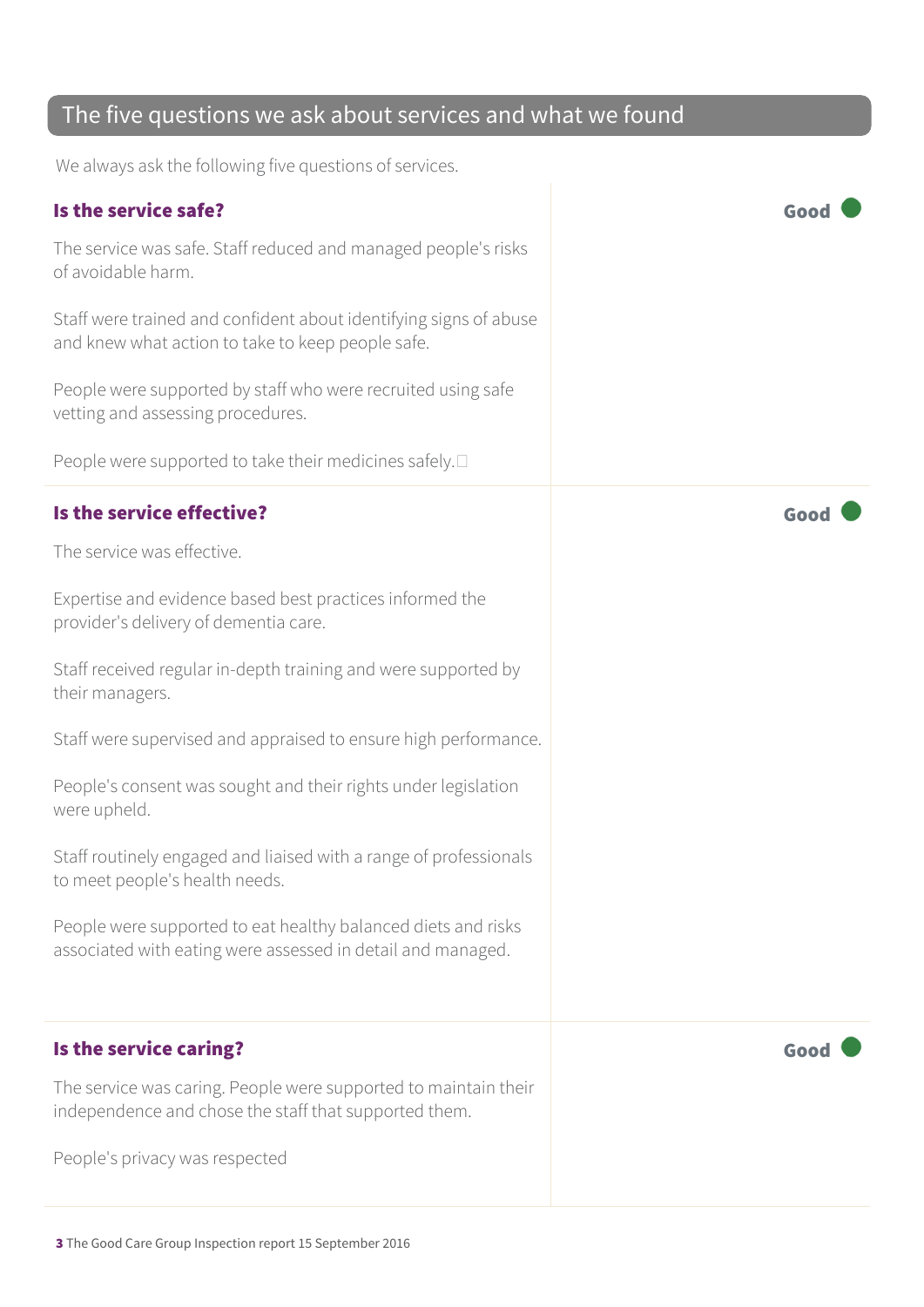| Staff treated people and their homes with respect.                                                                                                                                          |                       |
|---------------------------------------------------------------------------------------------------------------------------------------------------------------------------------------------|-----------------------|
| People received compassionate care at the end of their lives.                                                                                                                               |                       |
| Is the service responsive?                                                                                                                                                                  | Outstanding $\hat{W}$ |
| The responsiveness of the service was outstanding.                                                                                                                                          |                       |
| People's needs were comprehensively assessed and regularly<br>reviewed.                                                                                                                     |                       |
| The service was exceptional in its preparedness to respond to<br>people's rapidly changing needs.                                                                                           |                       |
| People were involved in the development of their highly<br>personalised care pans.                                                                                                          |                       |
| People were supported to participate in their preferred activities.                                                                                                                         |                       |
| The provider sought feedback from people and was exceptional<br>in how they responded to it.                                                                                                |                       |
| People's complaints were addressed appropriately.                                                                                                                                           |                       |
| Is the service well-led?                                                                                                                                                                    | Outstanding ☆         |
| The leadership and management of the service was outstanding.                                                                                                                               |                       |
| People, relatives, staff and healthcare professionals gave high<br>praise about the service people received.                                                                                |                       |
| The provider used a range of methods to capture the views of<br>staff and acted creatively on their feedback to improve the<br>service.                                                     |                       |
| The registered manager ensured regular and effective<br>communication was used throughout the organisation to<br>improve knowledge and promote continued excellence in service<br>delivery. |                       |
| Accidents, incidents and trends were thoroughly analysed so<br>lessons could be learnt, patterns understood and recurrences<br>avoided.                                                     |                       |
| The quality of the care people received was subject to continual<br>auditing.                                                                                                               |                       |
| The provider worked in close partnership with others and<br>worked to promote best practice in and awareness of dementia.                                                                   |                       |
|                                                                                                                                                                                             |                       |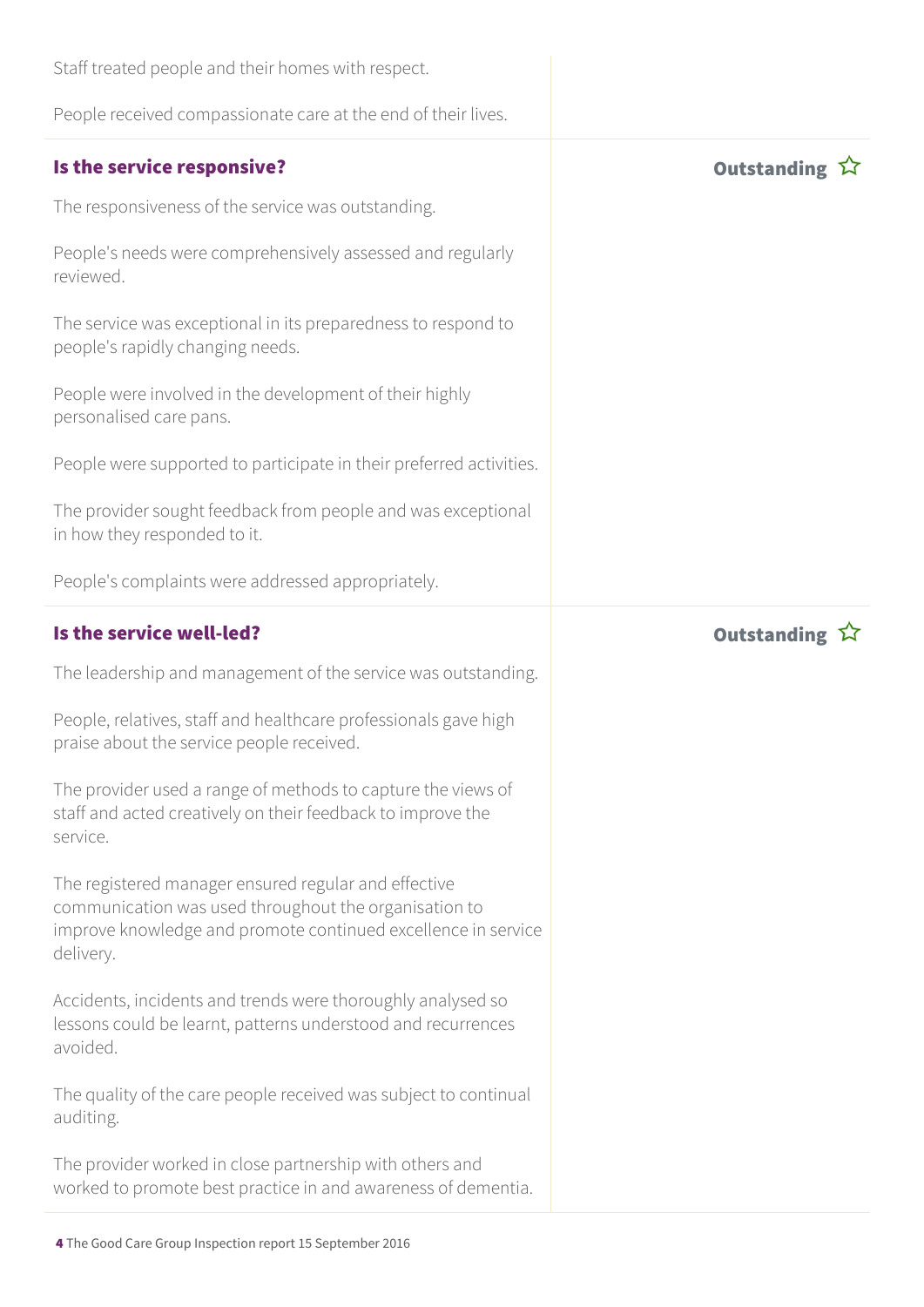

# The Good Care Group Detailed findings

### Background to this inspection

We carried out this inspection under Section 60 of the Health and Social Care Act 2008 as part of our regulatory functions. This inspection was planned to check whether the provider is meeting the legal requirements and regulations associated with the Health and Social Care Act 2008, to look at the overall quality of the service, and to provide a rating for the service under the Care Act 2014.

This inspection was undertaken by one inspector on 15 and 16 June 2016 and was announced. The provider was given 48 hours' advance notice because the location provides a domiciliary care service and we needed to ensure the registered manager and staff were available. This meant the provider and staff knew we would be visiting the agency's office before we arrived.

Prior to the inspection we reviewed the information we held about The Good Care Group, including notifications we had received. Notifications are information about important events the provider is required to tell us about by law. We used this information in the planning of the inspection.

During the inspection we spoke with 14 staff, the registered manager and the director of operations. We reviewed documents relating to the delivery of care and support. We read 16 people's care records, risk assessments and medicines administration records. We looked at documents relating to staff and management. We read 11 staff files which included pre-employment checks, training records and supervision notes.

We reviewed the provider's quality assurance information and audits. We looked at complaints and compliments from people and their relatives. Following the inspection we spoke with six people and four relatives. We also contacted 19 health and social care professionals for their feedback.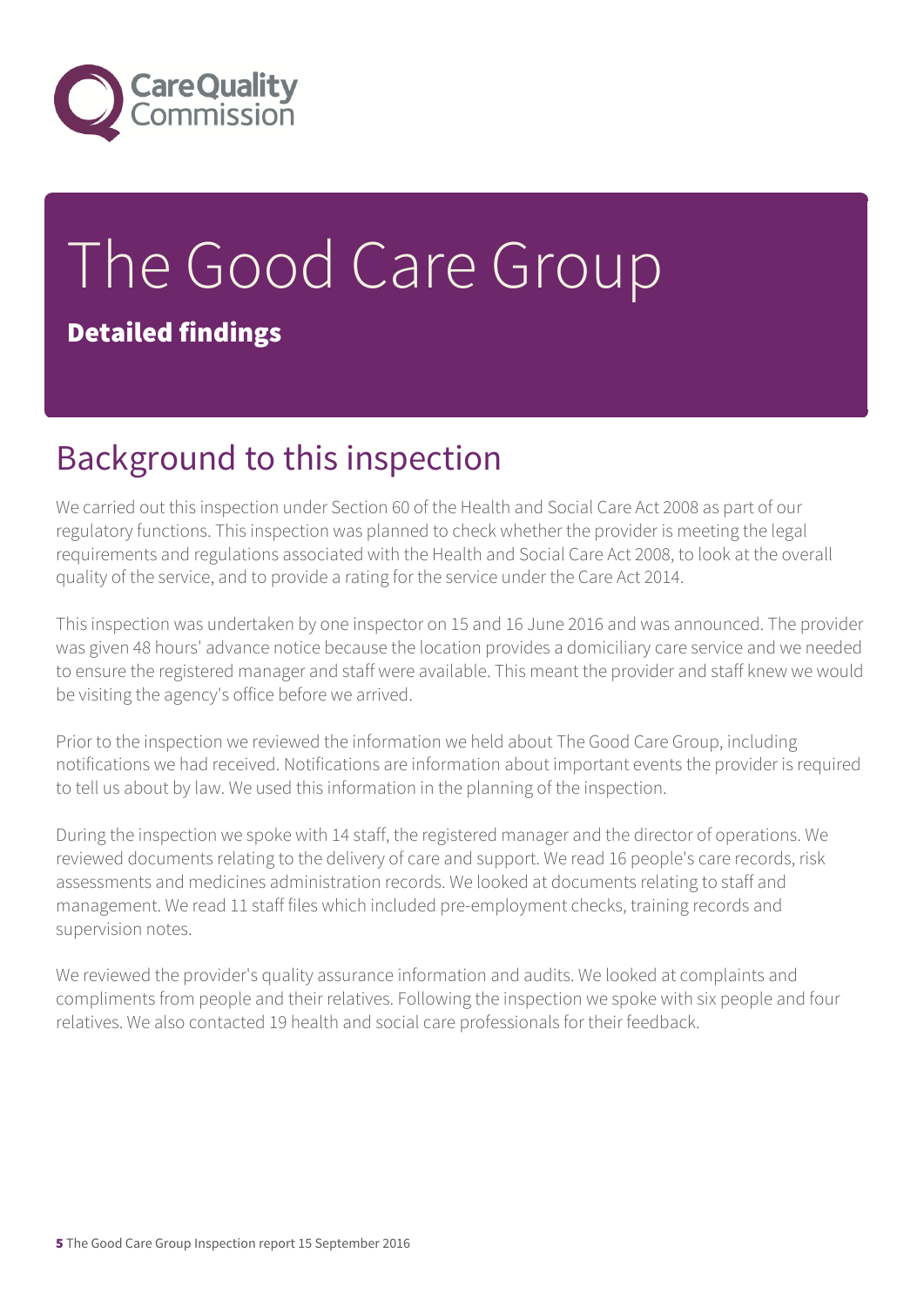### Our findings

People receiving care felt safe and well supported by the live-in staff providing it. People told us they were reassured by the presence of staff who they considered to be trustworthy. One person told us, "I can rest at ease because the [staff] are a stone's throw away". Another person said, "They [staff] are vigilant to my needs. They are careful and gentle and make sure I don't come to harm, particularly on days when I am not as coordinated as I would like."

People were protected from abuse and neglect. Staff were trained to recognise different types of abuse and were confident about taking action to protect people if they suspected abuse. A member of staff told us, "It is my moral and professional duty to act immediately if someone tells me or I see evidence to suggest abuse. I would inform my care manager straight away, support and protect [the person] and cooperate with any enquiry." Another member of staff said, "Time is of the essence in these situations and I would report it straight away." When safeguarding concerns had been raised we found the registered manager had informed safeguarding teams and the regulator in a timely manner.

People's safety was protected because staff understood the provider's whistle-blowing procedures. Whistleblowing is the name given to the practice of employees reporting concerns to external agencies. A member of staff told us, "I would report directly to CQC or a local authority safeguarding department if my managers were ignoring my concerns about people's safety."

People were protected from the risks of avoidable harm. The service assessed people's risks and ensured care plans were used to ensure staff knew the actions to take to reduce risks. For example, people who had experienced falls or were at risk of them were referred to healthcare professionals to determine if an underlying health issue may be responsible and to assess their mobility. The assessment informed individual falls management plans which provided staff with guidance about keeping people safe. They included the safe use of mobility aids, removing trip hazards and in some cases employing additional staff. This meant people's risks were identified and action taken to reduce the likelihood of their occurrence.

People at risk of developing pressure ulcers were assessed and supported with plans to prevent them. Staff had guidance on the actions to take if they were concerned about a person's skin integrity. For example, one person's care records stated, "If [staff] notice any changes or redness they should liaise with the district nurse and inform the care manager." Another person's care records directed staff to, "observe for signs of skin breakdown, such as redness, during personal care." We found people were supported with pressure relieving cushions, barrier creams, hydration monitoring and repositioning charts. Body maps were completed during the handover between live in staff to ensure their management of pressure ulcer risks was informed by the most recent information available about people's skin integrity.

There were enough staff to safely meet people's needs. The service provided live- in care with the specific hours of support determined during people's needs assessments and specified within people's care plans. People agreed the rota arrangements of staff. For example, some staff lived-in with people for two, three or four weeks at a time before handing over to a colleague who would live-in for an agreed period. We found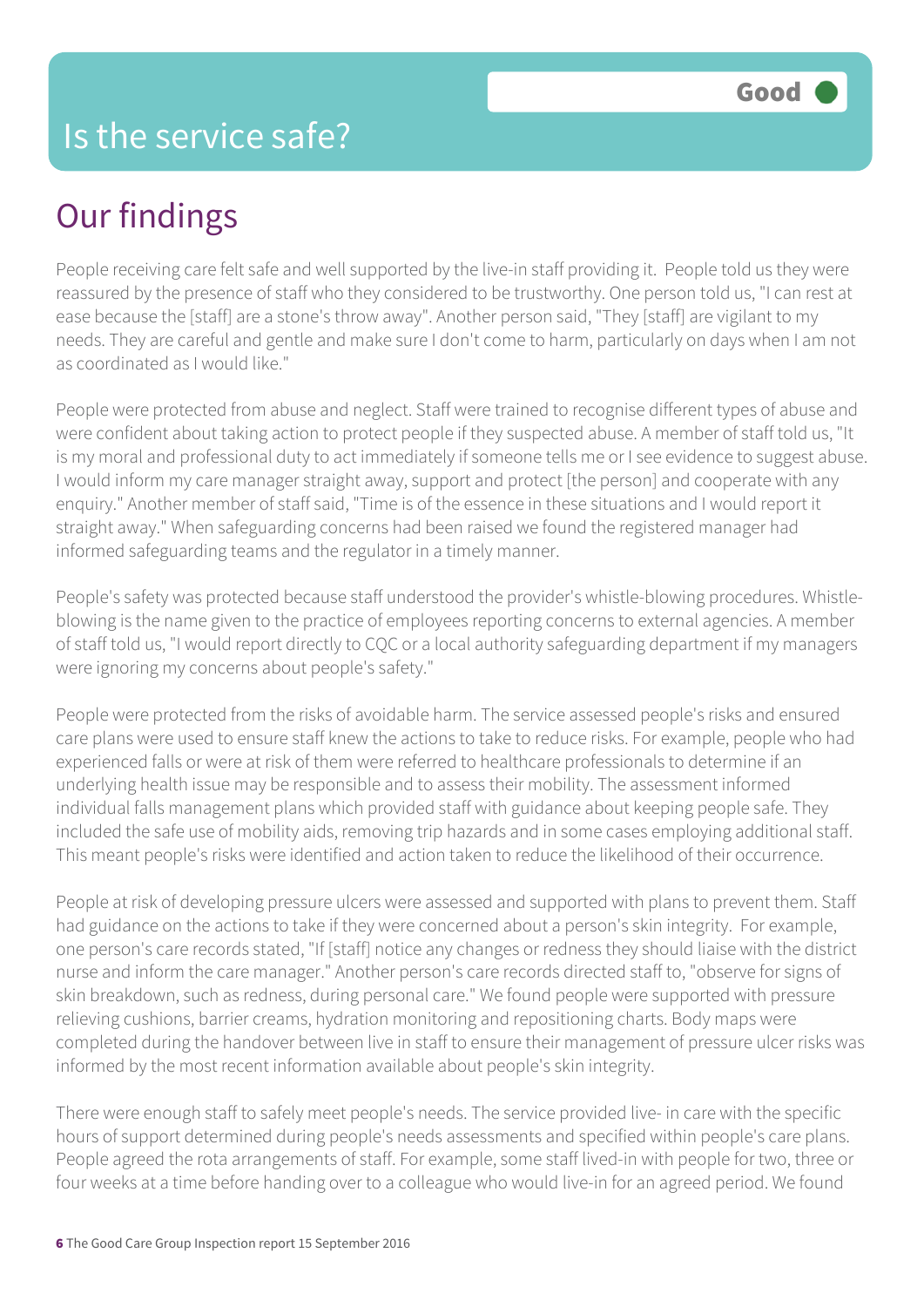arrangements were in place to ensure people were safe when live-in staff took breaks during the day. For example, some people were supported by family members for short periods whilst other people had care delivered by staff from local domiciliary care agencies. When live-in staff took annual leave the provider deployed staff from a relief team who were familiar with the person, their needs and their care plan. This meant there were arrangements in place to ensure sufficient resources were available to provide a safe continuity of care.

People were protected from the risk of receiving care in their homes from unsuitable staff. The provider undertook stringent checks to ensure the suitability of staff. Prospective staff were required to successfully complete a telephone screening interview before an application form was sent to them. Application forms obliged candidates to submit full details of their employment histories and explain any gaps within it. Two written references and two telephone references were taken up for candidates who passed selection interviews and psychometric testing. The provider used these psychometric tests to check if candidate's values were aligned with their own and assess their resilience to cope as a lone worker. Successful applicants were subject to checks of their details against criminal records and individuals barred from working with vulnerable adults. Where candidates stated they were registered professional bodies, for example the nursing and midwifery council, this was verified. The provider confirmed the identities, addresses and eligibility of successful applicants to work in the UK . This meant people were supported by staff who were safely recruited.

People were supported to receive their medicines safely. One person told us, "The [staff] receive training in this area and are evidently capable of following the GP's directions. I am fully satisfied in their performance in this regard." A member of staff told us, "I always ensure people understand what medicine they are taking, what it's for and they consent to take it. I give the medicine when I am supposed to and record it." Another member of staff said, "If there were any type of medicine error, like a missed dose, I would report it immediately to my manager, record it on the person's medicines records and get advice from the GP." We found medicines records were regularly audited by managers. This meant the service ensured that people were supported to take the right medicine at the right time.

Risks associated with administering people's medicines were recorded in care records and staff had guidance. For example, when people were at risk of not swallowing their medicines staff were advised to supervise carefully. Where the interaction of medicines with certain foods was known to have a possible adverse effect on people this was clearly stated. For example, the care records for a number of people who were prescribed cholesterol lowering medicine stated they should not drink grapefruit juice.

People were protected from the transmission of avoidable infections by the infection control practices of staff. Staff wore personal protective equipment when supporting people with personal care. For example, staff wore single use gloves when assisting people to shower and bathe.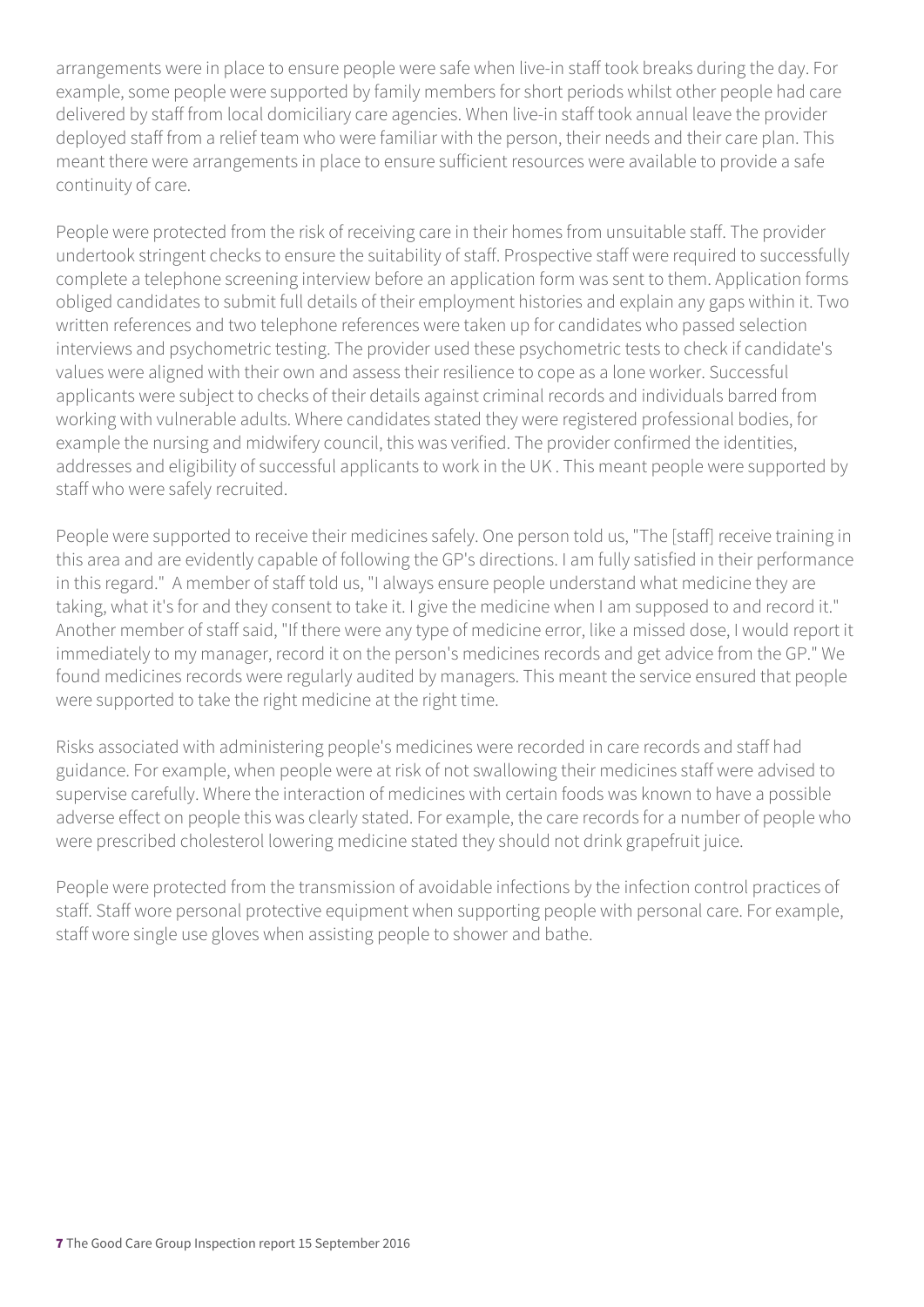#### Is the service effective?

## Our findings

People and their relatives told us the staff were skilled and competent. One person told us, "[Staff name] has a wealth of knowledge, having dedicated a lifetime to care. This is most apparent when I see her in conversation with my nurse as well as how she helps me." A relative said, "Through watching them support my [relative] and frequent conversations with them, I am convinced the staff are skilled and well trained."

People were supported by staff who received on-going training. Staff told us the training they received enabled them to support people effectively. One member of staff said, "We swim in a sea of knowledge. Training is everywhere and all the time. We have training here [the provider's offices], we have workbooks, we have the newsletters, email updates, online information and webinars." Webinars are interactive on-line presentations and workshops. For example, the provider's stroke awareness training comprised a webinar followed by the completion of a workbook. This meant staff could complete course material and attend the online training without having to leave people's homes or disrupt the delivery of care.

Staff received training to maintain and develop their knowledge and skills. Staff undertook training in a range of areas including, dementia, mental capacity, safeguarding, moving and handling, first aid and palliative care. The provider created a number of innovative training programmes. For example, in association with Parkinson's UK the provider developed a three day classroom based certificated training programme entitled 'Understanding Parkinson's'. In collaboration with the Stroke Association the provider developed online training which included a webinar and accompanying coursework material for trainees. This meant people affected by strokes and living with Parkinson's were supported by staff who received specialised and up-to-date training. Training was coordinated by a training department. Staff were notified when refresher training was required and training records, including a matrix of all completed and forthcoming training, were accurately maintained.

New staff underwent induction training. This comprised an initial week of training at the provider's offices and the completion of the Care Certificate workbook within their first three months of employment. The provider produced a document entitled 'frequently asked questions' to support staff during induction. New staff shadowed experienced colleagues as they delivered care and read people's care records before providing support. One member of staff said, "The induction was invaluable. Whilst it's good having induction training and a supportive care manager you can't beat practical experience and the opportunity to copy the way a colleague works well." Another member of staff told us, "I was ready and confident for the first day I worked alone." This meant people were supported by trained staff who were familiar with their needs and planned care.

People received care from staff who were supervised. Staff had regular one to one supervision from their line managers. Meetings were conducted face to face as well as via telephone due to the distances involved. When supervision meetings were carried out by telephone, the minutes were emailed to staff for agreement. We found supervision sessions were used to discuss people's changing needs and share good practice. For example, in one staff member's supervision we read a discussion about the symptoms and steps to take if a person experienced a stroke. This meant staff were supported in their roles as live in carers.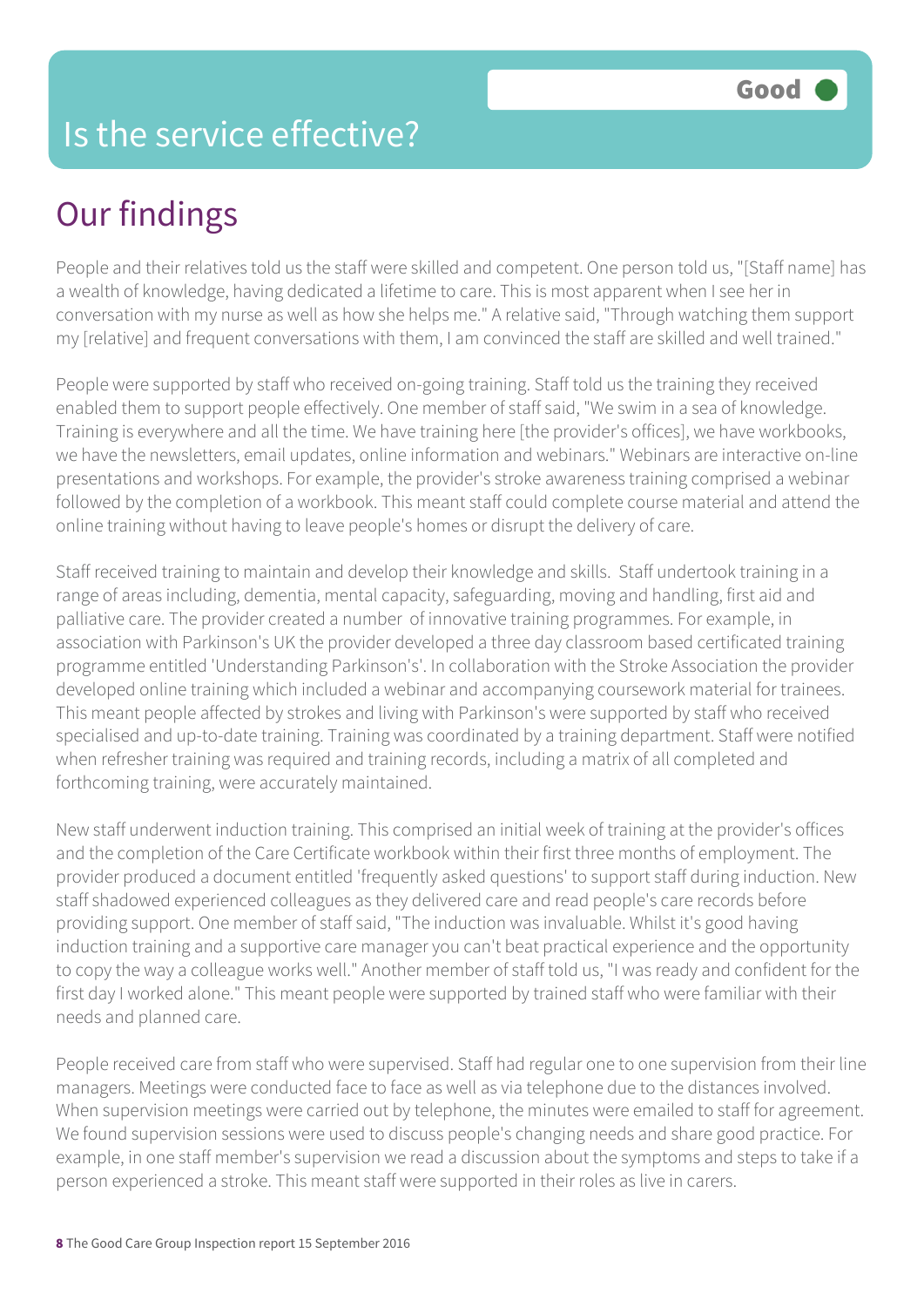The performance of staff in delivering care and support was monitored, evaluated and appraised. Staff received annual appraisals from their line managers when their performance was reviewed, accomplishments acknowledged and feedback from people passed on. Appraisals were used to identify staff training needs and plan staff progress using individual personal development plans entitled 'carer's pathways'. These documents identified the objectives, outcomes and support for each member of staff to achieve their potential.

People were supported with referrals to specialists for an assessment of their communication needs. Care records reflected the recommendations of speech and language therapists. For example, one person's care records stated staff should explain tasks in short sentences and not to use connecting phrases such as 'but' and 'therefore'. This meant communication was person centred and staff had practical guidance to meet people's needs.

People consented to the care and support they received. One member of staff told us, "I never take someone's consent one day to be consent for tomorrow and the next day. I have to ask each and every time." Care records stated how people without speech gave their consent. For example, they confirmed the meaning of people's specific facial expressions.

People's mental capacity was assessed. The registered manager and staff we spoke with understood the Mental Capacity Act 2005 (MCA) and the Deprivation of Liberties Safeguards (DoLS). The MCA exists to protect people who may lack capacity and to ensure that their best interests are considered when decisions that affect them are made. DoLS ensure that people receive the care and treatment they need in the least restrictive manner. Records showed that people who lacked capacity were supported with assessments and best interests meetings. We found people were supported by relatives and lawyers who had been granted powers of attorney by the court of protection. Powers of attorney enable health, care and financial decisions to be made on a person's behalf and in their best interests when they lack capacity to make the decisions themselves.

People received healthy, balanced diets. People's nutritional needs were assessed and their preferences were stated in care records. For example, one person stated they wanted to eat traditional English food. Another person's care records noted they preferred sandwiches without crusts whilst a third person's specified, "Nothing microwaved." Where people's appetites were identified as a concern staff had guidance to follow. For example, staff had instructions in one person's care records stating, "Do not overload the plate as this is immediately off putting to [person's name]." People's preferences for where they ate were stated in care records.

People were protected from risks associated with unsafe swallowing. Where people were at risk of choking referrals were made to healthcare professionals for assessments. The findings and recommendations from these assessments were detailed in care records along with the actions to be taken by staff to minimise choking risks. For example, one person's care records cautioned, "No skin, no bone, no gristle, no rice, no pasta". Another person's records stated, "No mixed textures, no nuts or crisps". This meant staff had clear guidance on foods to avoid whilst supporting people to maintain nutritious diets. Care records noted when people required food to be cut into small pieces and moistened with gravy and when thickening agents were required for liquids to ensure safe swallowing.

People had timely access to health and social care professionals. Staff made referrals to health teams when people's needs changed. For example, when one person's mobility needs increased the service made a referral to an occupation therapist (OT) for an assessment. The OT identified the bathroom as being the location of highest risk and made a number of recommendations. The service took action to implement the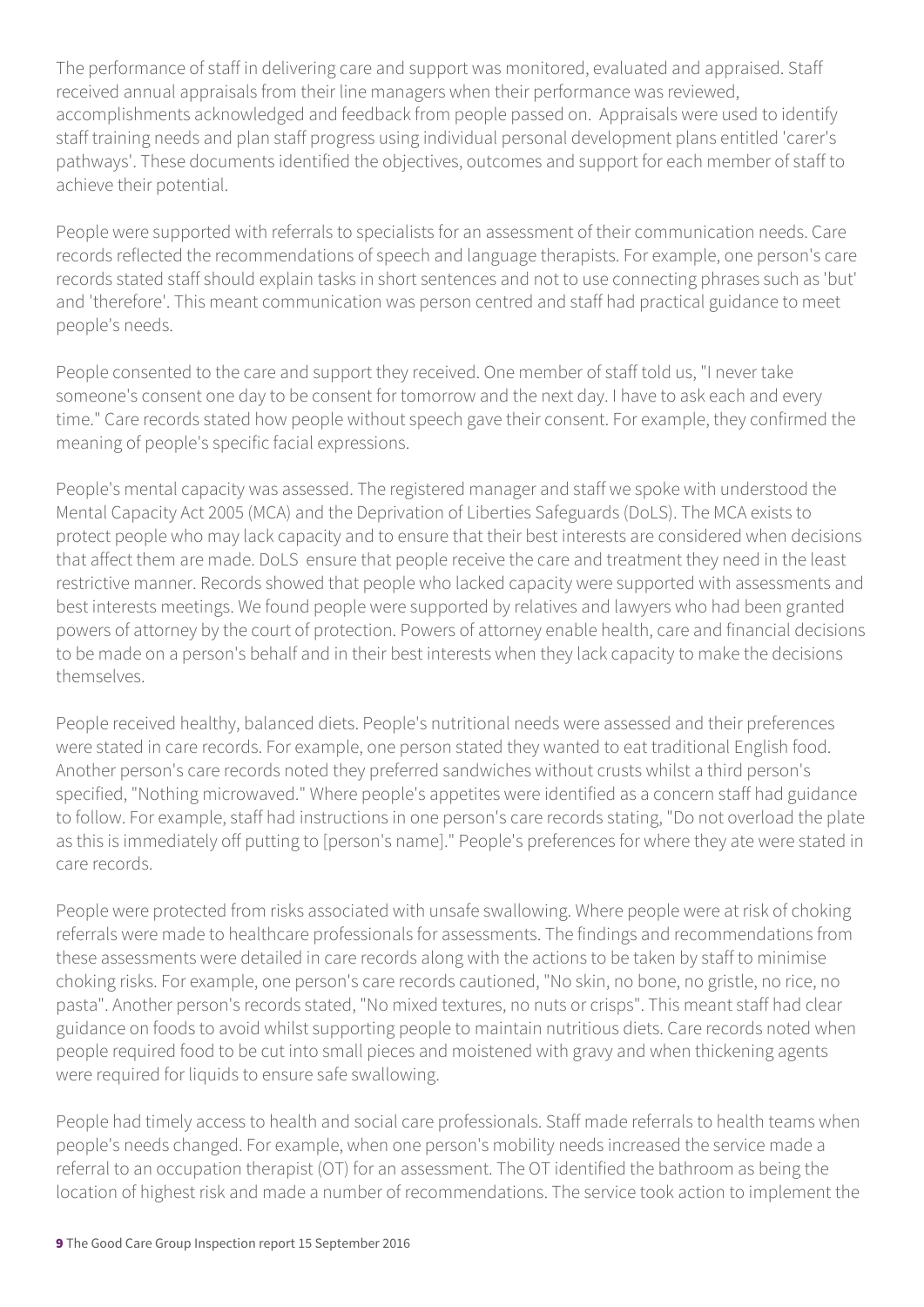recommendations and supported the person to install a bath lift, toilet riser and non-slip flooring. This meant the service worked with healthcare professionals to effectively meet people's health needs.

People were supported to manage their pain. The service completed the 'Pain assessment in advanced dementia scale' to ascertain the level of discomfort people felt and to identify how people expressed pain when their communication abilities had been impaired by their health needs. People who experienced chronic pain were supported with referrals to healthcare professionals for assessment.

The provider promoted good health and awareness about health issues. For example the provider, in partnership with others, had analysed data from incident forms and hospital admissions and identified a correlation between hot weather and urinary tract infections (UTI's). The provider used these findings proactively by informing staff about the importance of hydration in advance of anticipated warm weather periods. Additionally, as a result of information sharing through its newsletters, webinars, training sessions and supervision meetings staff told us they felt confident in recognising common UTI symptoms in older people.

People living with dementia received effective support based on best practices. The provider's support for people with dementia was championed by a Consultant Admiral nurse. Admiral nurses are specialist dementia nurses who give expert clinical and emotional support to people living with dementia, their families and support staff. The Good Care Group's Admiral Nurse provided training to staff and direct guidance to them when providing support. For example, we found the Admiral nurse had given advice to staff supporting a person, liaised with their healthcare professionals and informed the writing of their care plan. This meant the provider used an expert in planning and delivering care and support to people.

The provider's office was located on the 15th floor of a tower building beside a mainline London train station. Both the station and building were wheelchair accessible and four lifts were available to access the office. This meant people with mobility needs were able to visit their service provider.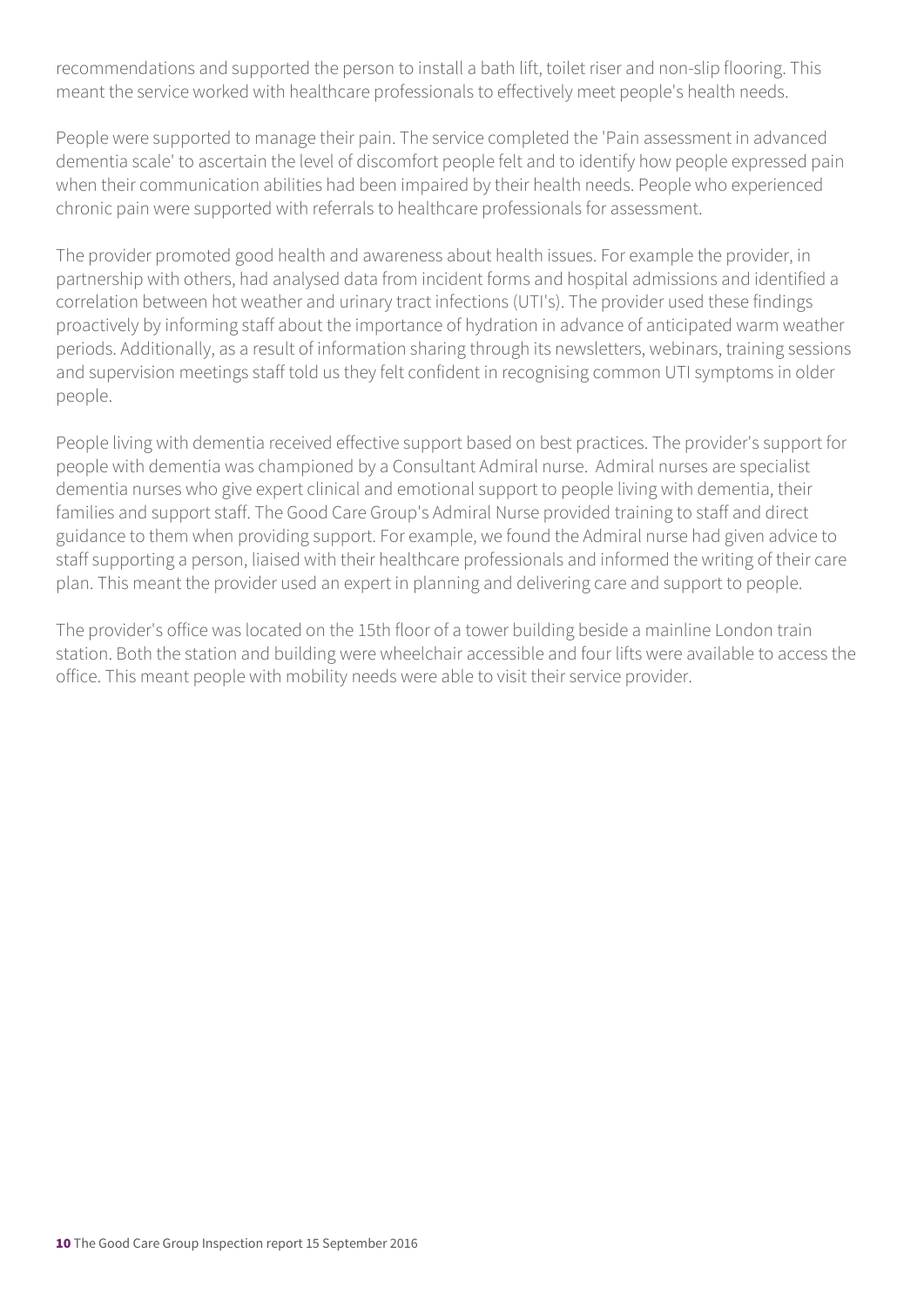## Our findings

People received care and support from staff who were described as caring and kind. One person told us, "The kindness of the [staff] shines through." A relative told us, "You can't measure empathy or a caring nature, but I see it in the way staff look after [relative] every day. It's touching to see. Our whole family is grateful"

People were supported to maintain relationships which were important to them. Care records contained the names and ages of siblings, children and grandchildren. The inclusion of dates of birth meant staff could remind people about important events including birthdays and offer assistance in writing and sending birthday cards.

People chose the staff who supported them. The provider had a matching process which identified people's assessed needs and matched them to a pool of staff with the corresponding experience and training. For example, we read one person who self-referred to the provider wanted staff with the experience of palliative care. The service met the person's preference. The provider forwarded staff profiles to people. These contained detailed information about the care experiences, training, personal backgrounds, interests and photographs of staff. For example, one staff member's 'carer's profile' stated how many years of experience they had supporting people with early on-set dementia. This information enabled people to make informed choices as to who would be providing them with care and support.

People's independence was respected and promoted. Staff supported people to maintain their everyday living skills and care records detailed the tasks and activities people were able to do without assistance. We found people had been supported with referrals to healthcare professionals to assess the support they required to remain independent or regain independence. For example, a person was referred to occupational therapy for assessment to support their independent use of their bathroom. Staff followed an incremental programme to increase the person's confidence and decrease the support they required from staff.

People told us staff respected their privacy. One person told us, "[Staff] are courteous and respectful to a fault. That extends to the respect they show my property and indeed my visitors." A member of staff told us, "Most rules of privacy are just common sense and decency; close doors, keep your voice down if talking about something personal and give someone personal space to use the commode." Where people didn't want live-in staff entering particular rooms of their homes this was stated in care records and was respected by staff. Another member of staff told us, "[People's] homes are their castles, you must show as much respect for people's homes as you do for them."

People were supported through their end of life journey with compassion and sensitivity. People who were dying were supported with an assessment of their needs and an end of life care plan. End of life care plans detailed people's wishes and preferences. For example, one person's records stated "Do not wish to be taken to hospital under any circumstances." The service worked in partnership with local hospices and community matrons to meet people's needs and wishes. Care records stated the location of 'Just in case'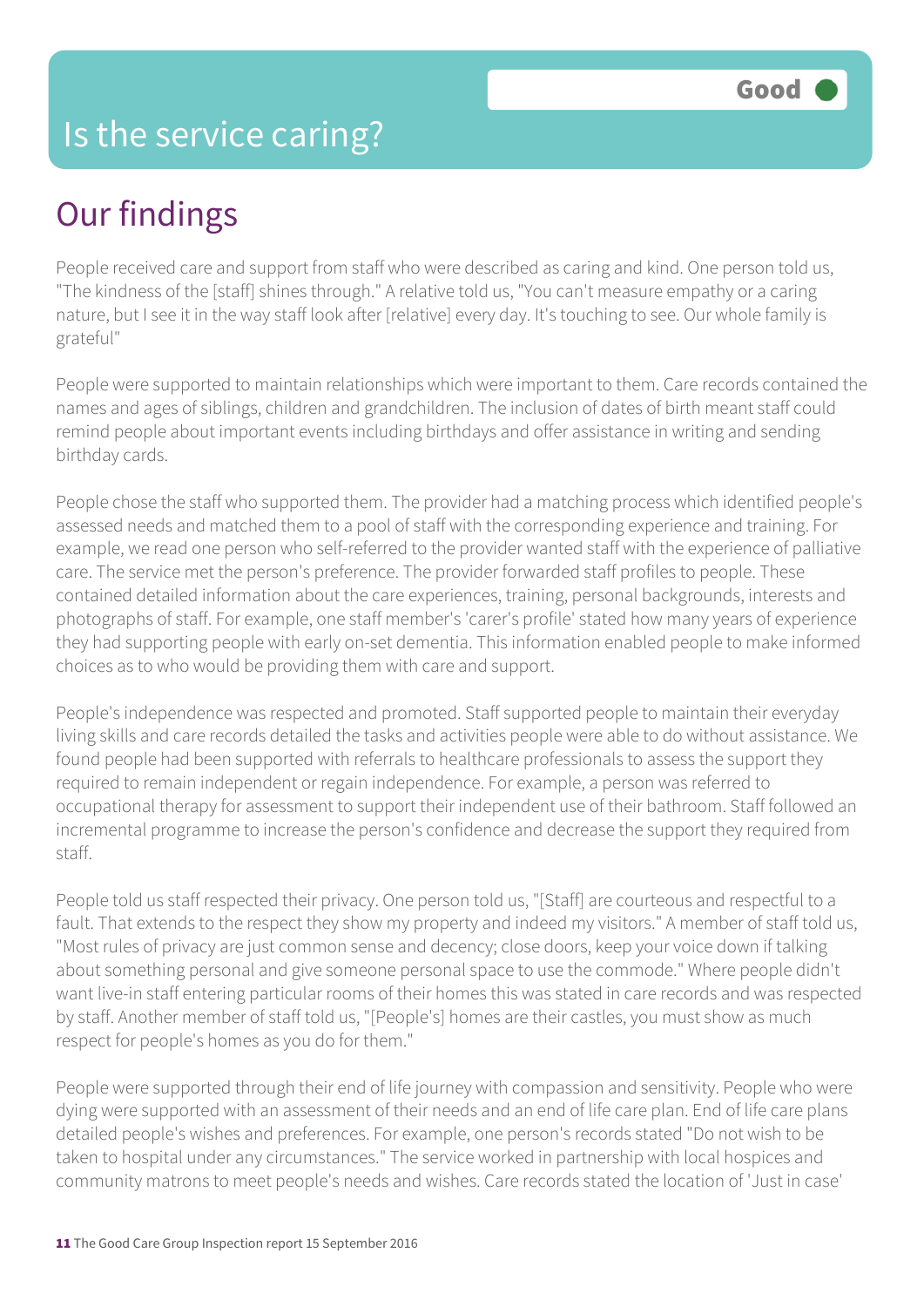boxes. These sealed boxes contained anticipatory medicines to be administered by district nurses to ensure people entering the final phase of palliative care were free of pain. We read moving correspondence from a number of relatives to the provider expressing gratitude for the caring way staff had supported people at the end of their lives.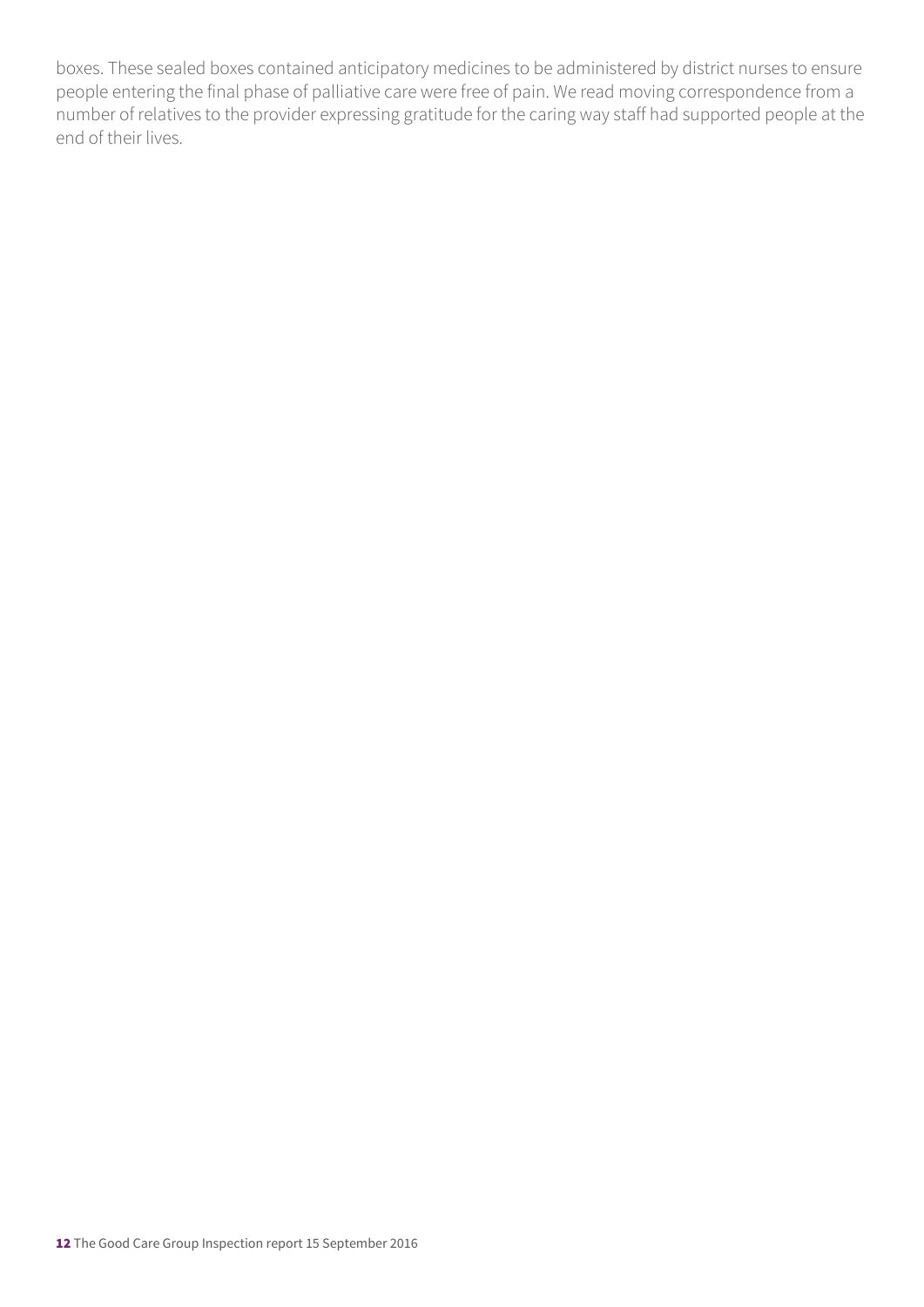#### Is the service responsive?

### Our findings

People received personalised care designed to meet their individual needs and preferences. One relative told us, "[Person's name] has specific care requirements and, to be frank, quite exacting standards. I would say each of the carers has risen admirably to the challenge, which is no mean feat." A healthcare professional told us, "It is because of the carers from the Good Care Group that [person's name] has been able to remain in [their] home."

People's needs were assessed prior to a service being offered. This meant the provider knew if it was able to meet people's needs and people could make an informed choice about how their needs should be met. People were supported by relatives and health care professionals to complete assessments which included their health, mobility, mental capacity, emotional wellbeing and communication. People were supported with reassessments 30 days after their service started. Reassessments reflected changes in people's needs and any new information arising from a month of observations and care records written by staff.

People's care records reflected their preferences and provided clear guidance to staff as to how they should meet people's needs. Care plans contained detailed information about people's health needs which staff kept up to date by recording the involvement of healthcare professionals and the advice they gave. When appropriate staff maintained records required for monitoring by health professionals. For example, when required staff recorded people's weight, diet, elimination, mood and mobility. When people used mobility aids such as hoists and walking frames, care records stated how staff should safely support people to use them. Care records were reviewed regularly and updated as people's needs changed. This information ensured staff had guidance in care records based upon the most up-to-date information about people's needs.

People were supported by a service that was highly responsive to a change in their needs. The provider was timely and effective in its response to emergencies. A rapid response team was available for short notice deployment to support people. The team comprised some of the provider's most experienced staff and could support or replace a live-in member of staff for up to six days. This allowed for a person's needs to be reassessed, a new care plan implemented and the situation to be stabilised. We reviewed records that showed the team was deployed to support people discharged from hospital with increased needs, when staff required short notice leave and when people's health deteriorated rapidly. The provider's prepared responsiveness to crisis had prevented unnecessary hospital admissions, shortened people's stays in hospital and ensured the stability and continuity of people's care and support in their own homes. For example, one person's early discharge from hospital was made possible by the use of the rapid response team which enabled the person to be supported by two staff at a time to ensure their changed and increased mobility needs were safely met.

People were supported to engage in their choice of favoured activities. During the process of choosing the staff who supported them, people were given information about potential staff. A member of operations staff explained, "We try to match people's needs with staff skills but recognise the importance of compatibility and choice." People viewed staff profiles which included information about staff member's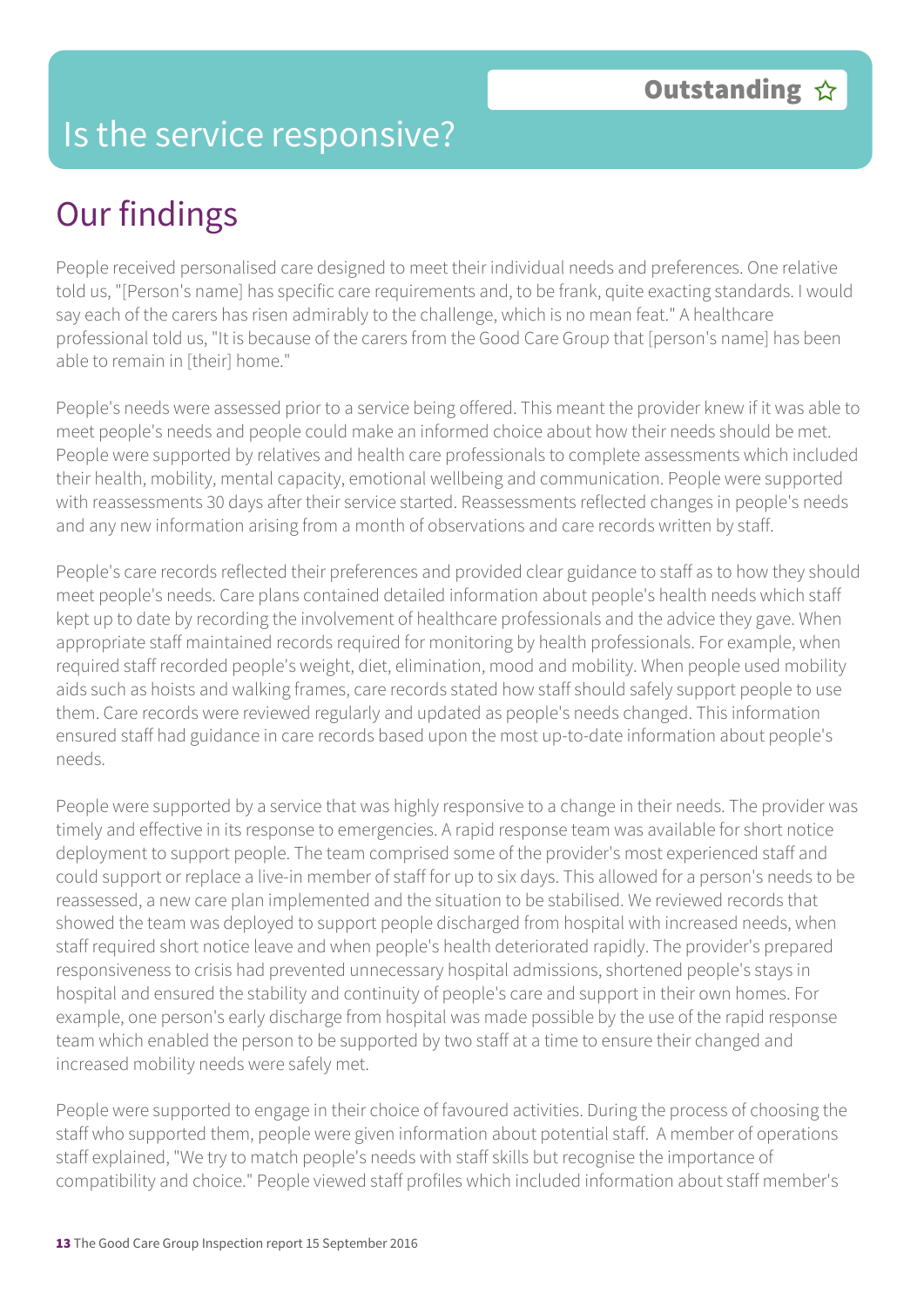hobbies. For example, we read that staff described having interests which included music, antiques, the theatre, swimming, cooking, rugby, beauty treatments, knitting and card games. This meant people could identify staff with whom they had a shared interest and engaged in activities they both enjoyed. We found an instance where the shared interest of a person and their live-in carer with pets was creatively used to implement an occupational therapists recommendation for daily walking by joining a 'borrow my dog' scheme. In another example, a person's life was enhanced by staff supporting them to pursue their love of the theatre by frequently attending performances.

People and their relatives were asked for their views of about the service they received. Half of the people receiving a service from The Good Care Group responded to the last survey for which analysis was available. People's views were positive. For example, survey results included 94% of people agreeing that their live-in staff were "kind and thoughtful, treat[ed] them with dignity, understood and support[ed] their lifestyle, has high standards, can be trusted and is skilled and confident." The provider took action in response to people's views about their experiences of the service. For example, the provider reduced the frequency of quality monitoring phone calls to people and increased the seniority of managers making them because people felt they were phoned too often and found it difficult to air concerns to managers they were familiar with. In another example, people asked for greater continuity in staffing when staff took annual leave. The provider responded by creating a relief team. This pool of staff shadowed existing staff and became familiar with people and their needs. This meant people were supported by temporary staff who people knew and were conversant with their care plans. This meant people continued to receive support from staff they knew when their principal live-in staff were unavailable.

People and relatives told us they understood the provider's complaints procedures. We found the provider responded to written complaints within their policy timeframe. Complaints were investigated and complainants were informed of the outcome.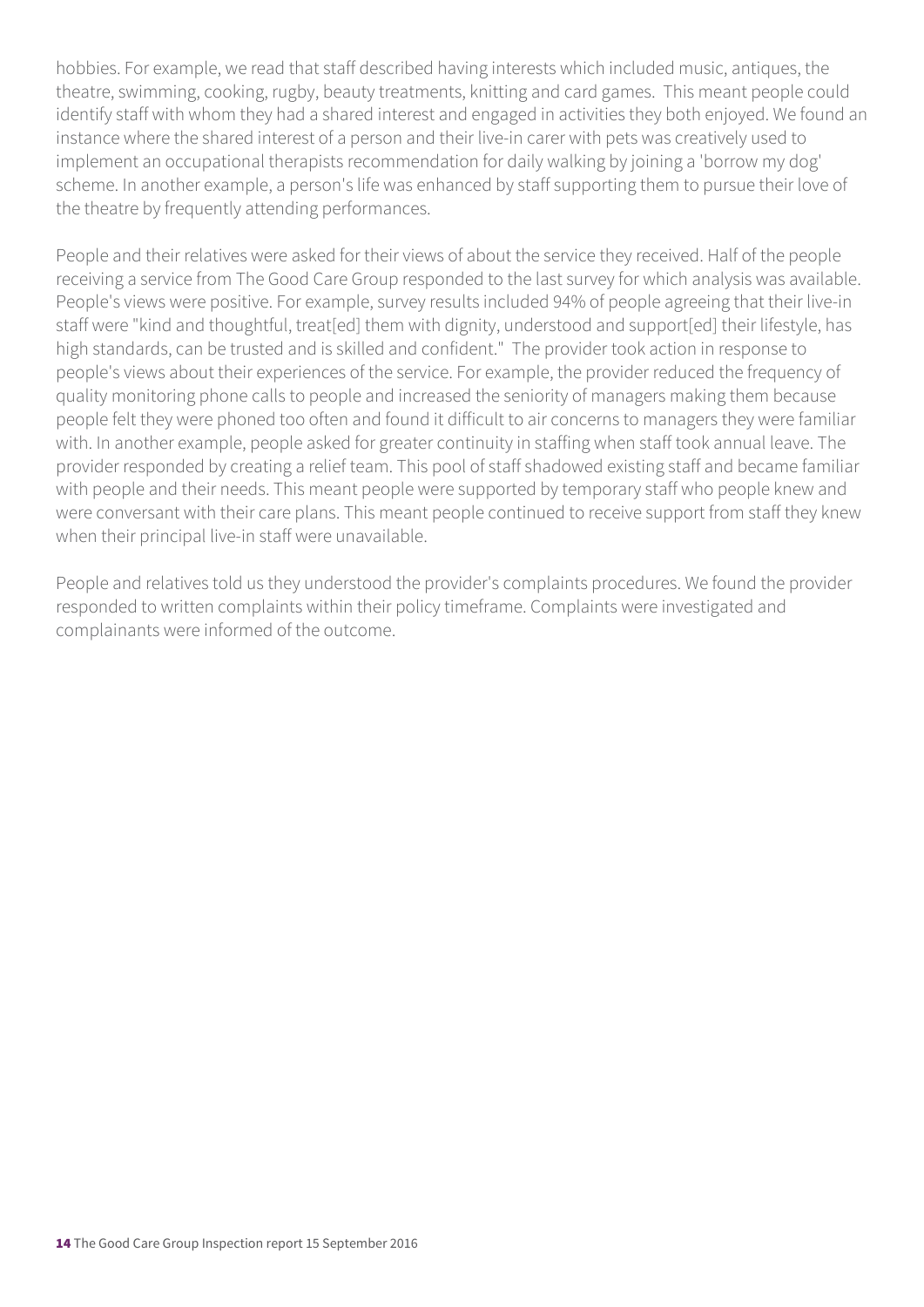## Our findings

People, relatives and healthcare professionals told us the service was well led. A person told us, "One would certainly have to commend the group's management. They tick all the right leadership boxes from their business model to their communication methods." One relative said, "I would recommend this company to anyone who needs reassurance that their elderly relative would be looked after professionally and with respect." Another relative told us, "Were I to describe the management in one word, I would choose 'exceptional'. They are almost obsessed with improving what they do". One healthcare professional told us, "Everyone has been impressed by their professionalism and ability to manage such a unique situation."

The directors and registered manager encouraged a positive and open culture and embraced the input of staff. The provider employed a range of means to obtain the views of staff. For example, a suggestion box email scheme was developed for staff to share ideas with senior managers. These were read by the registered manager and responded to. One suggestion we read was for staff to be issued with business cards to hand to health and social care professionals visiting people. The provider implemented the suggestion. We read messages from staff welcoming the distribution of business cards and expressing the view that they made staff appear more professional and aided communication with external agencies. The provider's openness extended to staff having the opportunity to share their views directly with the chief executive at regular lunches during refresher training courses. We found suggestions made by staff at these meetings were recorded and responded to.

People were supported by staff whose views were sought by managers and used to shape service delivery. Seventy percent of care staff responded to the last analysed staff survey. Staff feedback was positive. Where negative feedback was given or staff made suggestions, the provider produced detailed action plans. For example, 14% of staff surveyed felt their training needs were not being met. The provider responded by creating a training department to ensure staff had the knowledge and ability to meet people's needs. The training team included the posts of learning and development manager, training administrator and a fulltime trainer. The team coordinated and delivered training across a range of media including classroom sessions, workbooks and online through e-learning and webinars. Staff we spoke with were enthusiastic about the training they received and how it improved and expanded the skills they used to support people.

The provider undertook a separate survey of operations staff, which included care managers. This questionnaire achieved an 86% response rate. Results included "93% of respondents agree[ing] that the directors had a clear vision about the [provider's] future and their actions [were] consistent with attaining that vision." Another survey result showed, "96% of respondents agree[ing] that they understood the [provider's] strategy and goals." Among the suggestions from surveyed staff was the creation of a management development scheme. The provider responded to this proposal by introducing a leadership training programme. Course content for the programme addressed additional issues raised by the provider's mid-level managers in their feedback. For example, training included managing complaints, conflict resolution, developing a rapport and quality assurance. This meant the provider recognised the areas where some managers did not feel confident and provided them with the skills and knowledge to improve their competence and effectiveness in managing staff to deliver high quality care and support to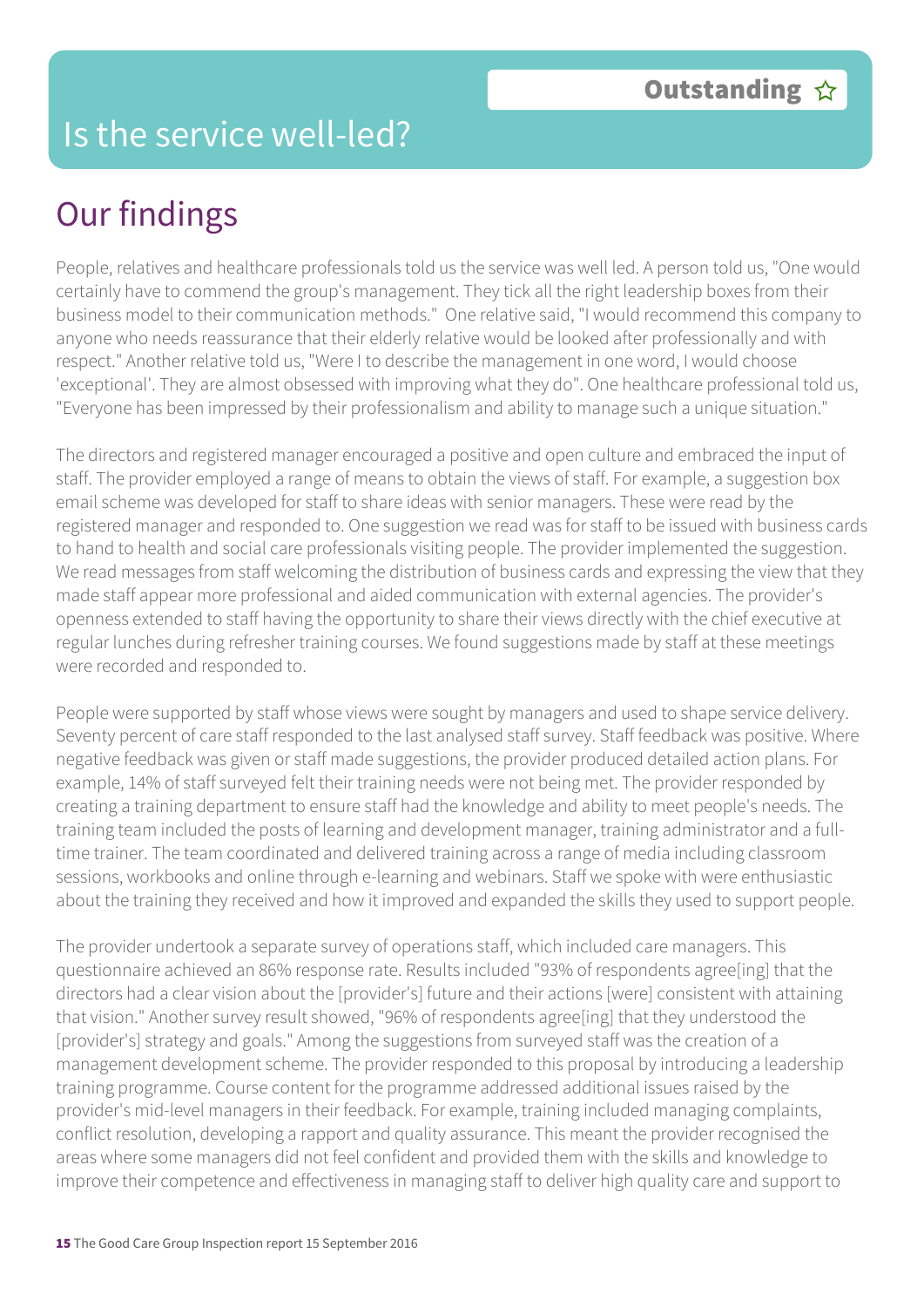people.

People were supported by staff who were enthusiastic about the vision and values of the service. People and staff from all levels of the organisation participated in a working group to review and rewrite the organisations values. When the group asked for staff to feedback on the new values they were proposing 336 staff responded with their views. This meant staff were motivated to participate, shape and share the ethos of the organisation. Each new member of staff received a 'professional carer guidelines' booklet during their induction which contained the vision and values of the organisation. Each member of staff we spoke with understood the provider's values and spoke with passion about them.

The provider celebrated achievements to reinforce good practice. We found that when people, relatives and healthcare professionals forwarded compliments about staff, significant efforts were made by senior managers to ensure this was acknowledged. For example, records showed that following positive feedback the chief executive, director of operations and registered manager had phoned staff to deliver the compliments personally and thank them. We saw a large number of compliments reproduced and published for other staff to read online and in the provider's newsletters. This meant the provider promoted excellence and role model behaviour by staff in the delivery of care and support.

The registered manager ensured effective communication throughout the organisation. The service produced a monthly newsletter and distributed a weekly online operations update. As well as promoting the provider's values and keeping staff up to date with organisational developments, these weekly updates were used to increase staff knowledge and skills. Hyperlinks within the updates directed staff to articles online about legislation and good practice in health and social care as well as links to the 15 standards of the care certificate. Hyperlinks are highlighted text in an online document which when clicked opens another document. Additionally the registered manager used the forum to promote a 'theme of the month'. For example, the theme of the month for January 2016 was safeguarding and hyperlinks connected staff to articles, webinars, a power point presentation, programmes and a test on the subject. This meant that people received care from staff who were continuously and innovatively supported by managers to develop their knowledge of best practice.

Staff felt emotionally supported by the management. A member of staff told us, "As live-in [staff] we form strong emotional bonds with the people we support and a death can be very hard." Following a person's death staff were supported with debriefing by a regional manager and support from the Admiral nurse. The registered manager told us that compassionate leave and counselling were available when staff felt they needed it.

The provider ensured that staff had support available to sustain lone working. An out of hours on call service was accessible to all staff. A member of staff told us, "When I feel myself getting anxious I just give them a call and they're great." Another staff member told us, "I feel the managers are there for me." The on call service was staffed by two tiers of management to ensure cover was maintained and decisions could be made by managers with the appropriate level of authority.

The provider ensured that managers were up-to-date with best practice. The provider's consultant Admiral nurse provided clinical group supervision to regional managers each month. This meant managers coordinating care regularly discussed best practice and research findings with an expert in dementia care. Managers passed on their learning to staff in team meetings and supervision sessions to improve the delivery of care and support to people.

The quality of the care people received was audited, assessed and analysed. The provider operated a range